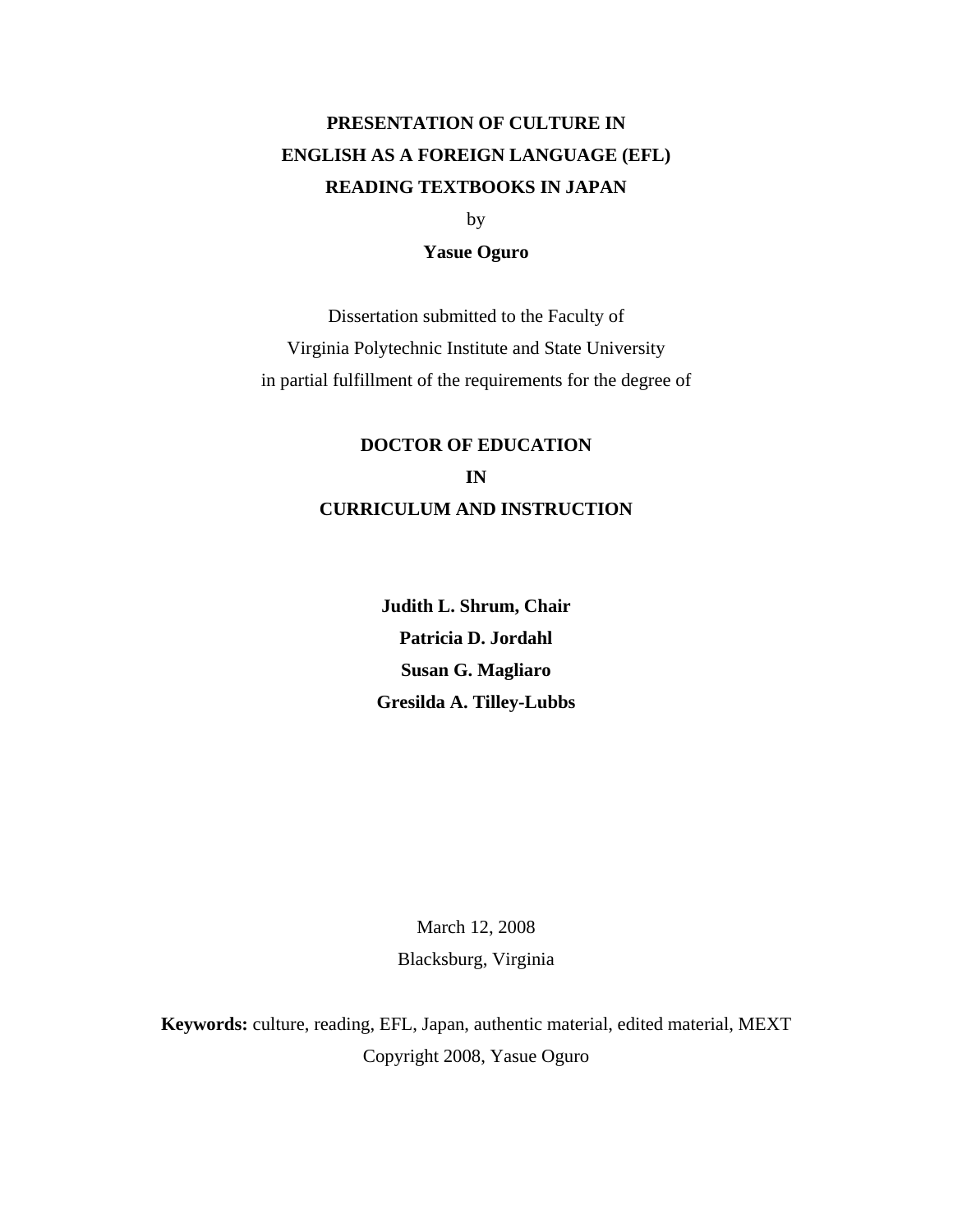### **PRESENTATION OF CULTURE IN ENGLISH AS A FOREIGN LANGUAGE (EFL) READING TEXTBOOKS IN JAPAN**

Yasue Oguro

#### ABSTRACT

In the midst of debate over the treatment of culture in foreign language education and the increased exposure to culture in the global economy, the knowledge of other cultures is more significant than ever. In order to improve teaching culture, materials have been examined and revised. The purpose of this exploratory study is to describe how culture is addressed in the fourteen high school EFL reading textbooks in Japan, that were approved by the Ministry of Education, Culture, Sports, Science and Technology (MEXT) at the time of this study.

In previous studies on EFL textbooks in Japan by Kitao (1979, 1988) and Iwata, Ogawa, Wen, Sakamoto, Takarada, Horio, Muto, and Mogi (2001) among others, the findings included the cultural elements categorized by various criteria, defining topics and types of reading texts and illustrations, classifying the student activities regarding culture, the descriptions of societies represented, the unnatural use of the English language that are edited for grammatical correctness, and the lack of elements that are usually present in the natural course of conversations or in the authentic passages.

This study of the reading passages and pre- and post-reading activities was guided by several theories and studies: First, the authentic use of a language reflects the writer's culture (Brown, 1987; Byrnes, 1990; Gilmore, 2004; Honeyfield, 1977; Kramsch, 1993; Lamie, 1998; McKay, 1982; Shrum & Glisan, 2005; Swaffar, 1985), and the culture is reflected in the vocabulary (Sapir, 1949). Second, the readers' own cultural knowledge (C1) should be activated in understanding the culture of others (C2), comparing and contrasting C1 and C2 so that the differences and similarities will be more evident (Byrnes, 1990; Kolb, 1984; Kramsch, 1993; National Standards in Foreign Language Education Project [NSFLEP], 2005).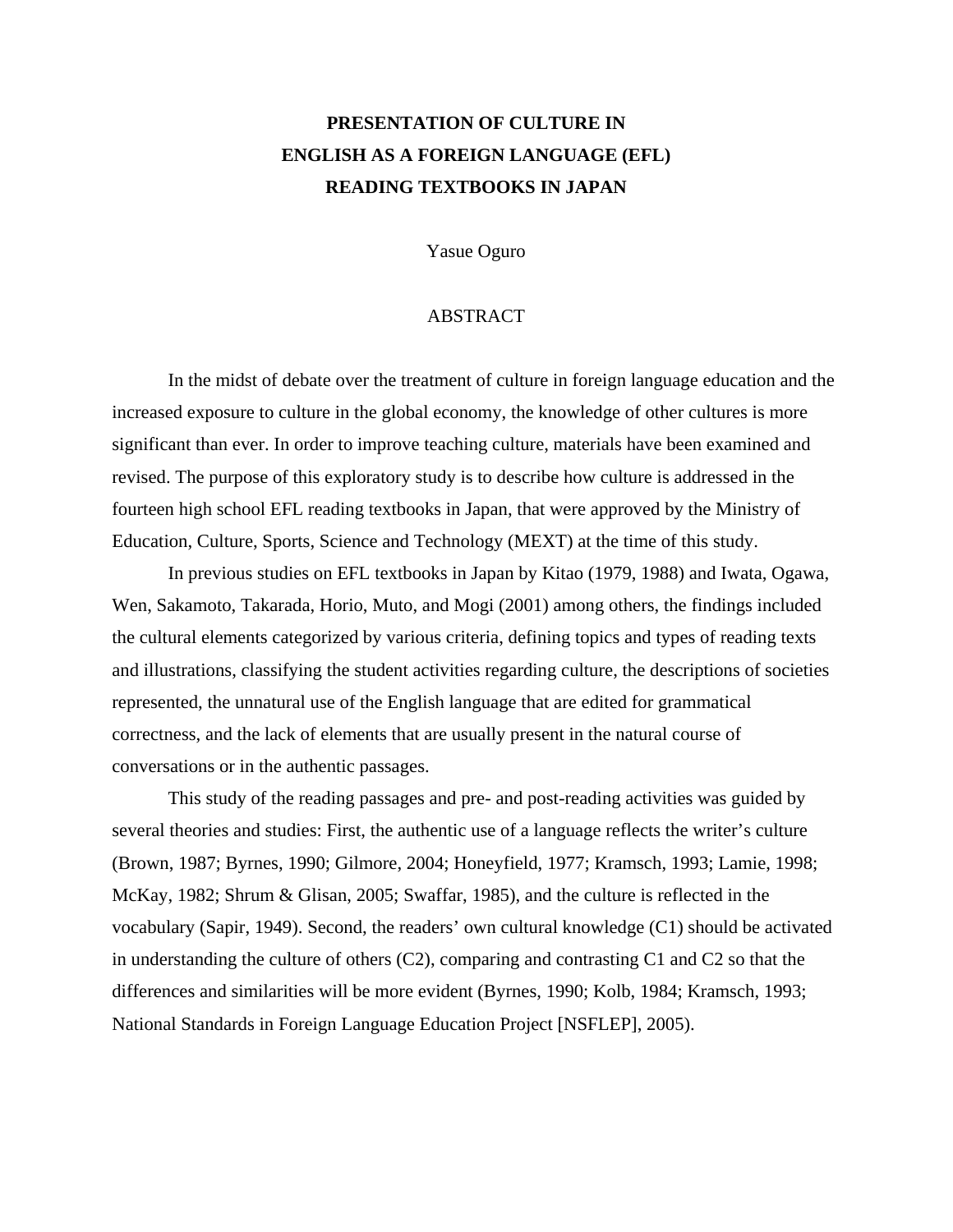The results show 1) that the reading passages were edited mostly by deleting and altering portions of the originals, and thus the culture was not present as in the original passages, and 2) pre-reading and post-reading activities/questions were literal and not designed to foster cultural understanding.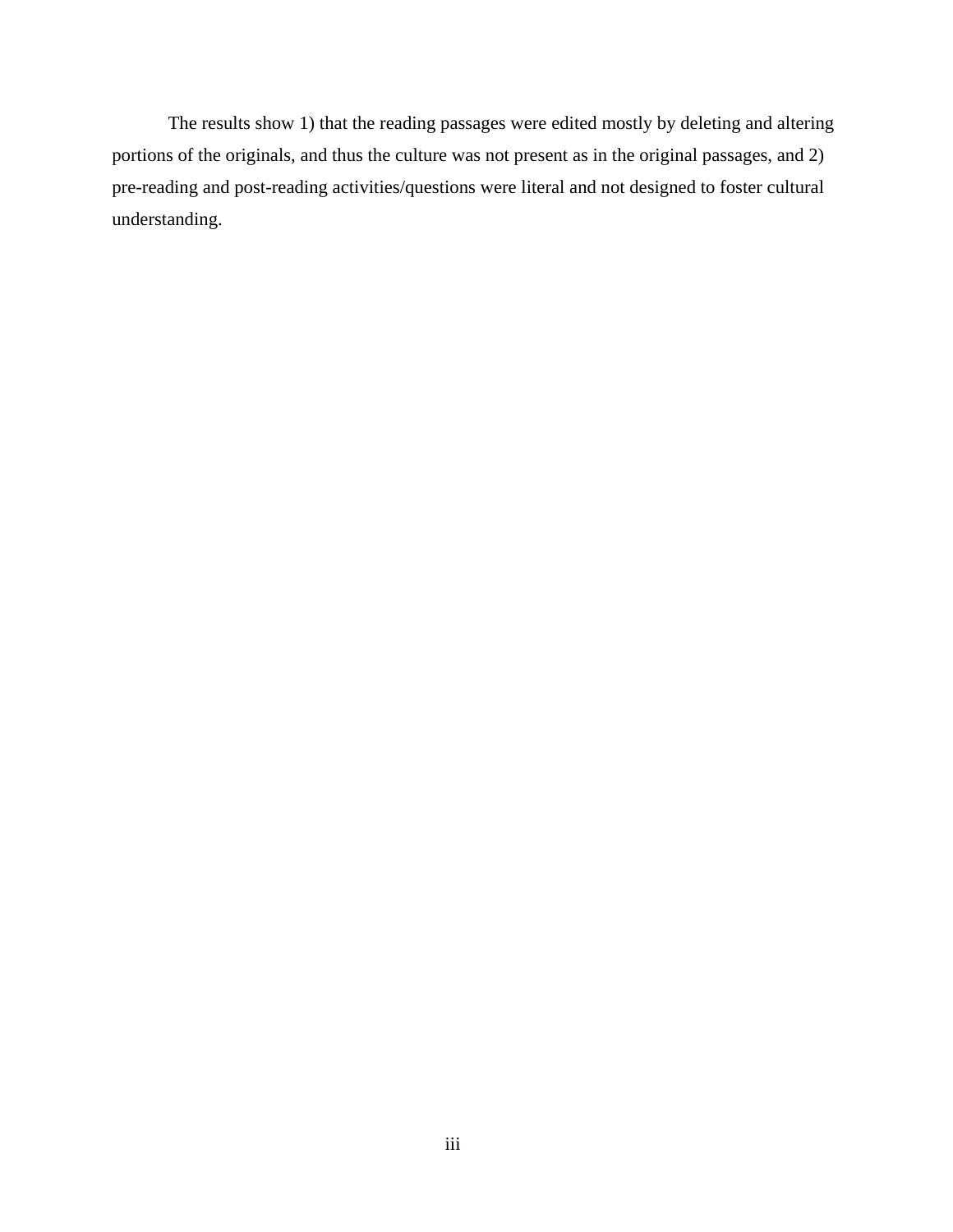### DEDICATION

To my grandparents, Tsuruju and Fukumi Oguro and Minoru and Miyoko Masuyama for their unconditional love